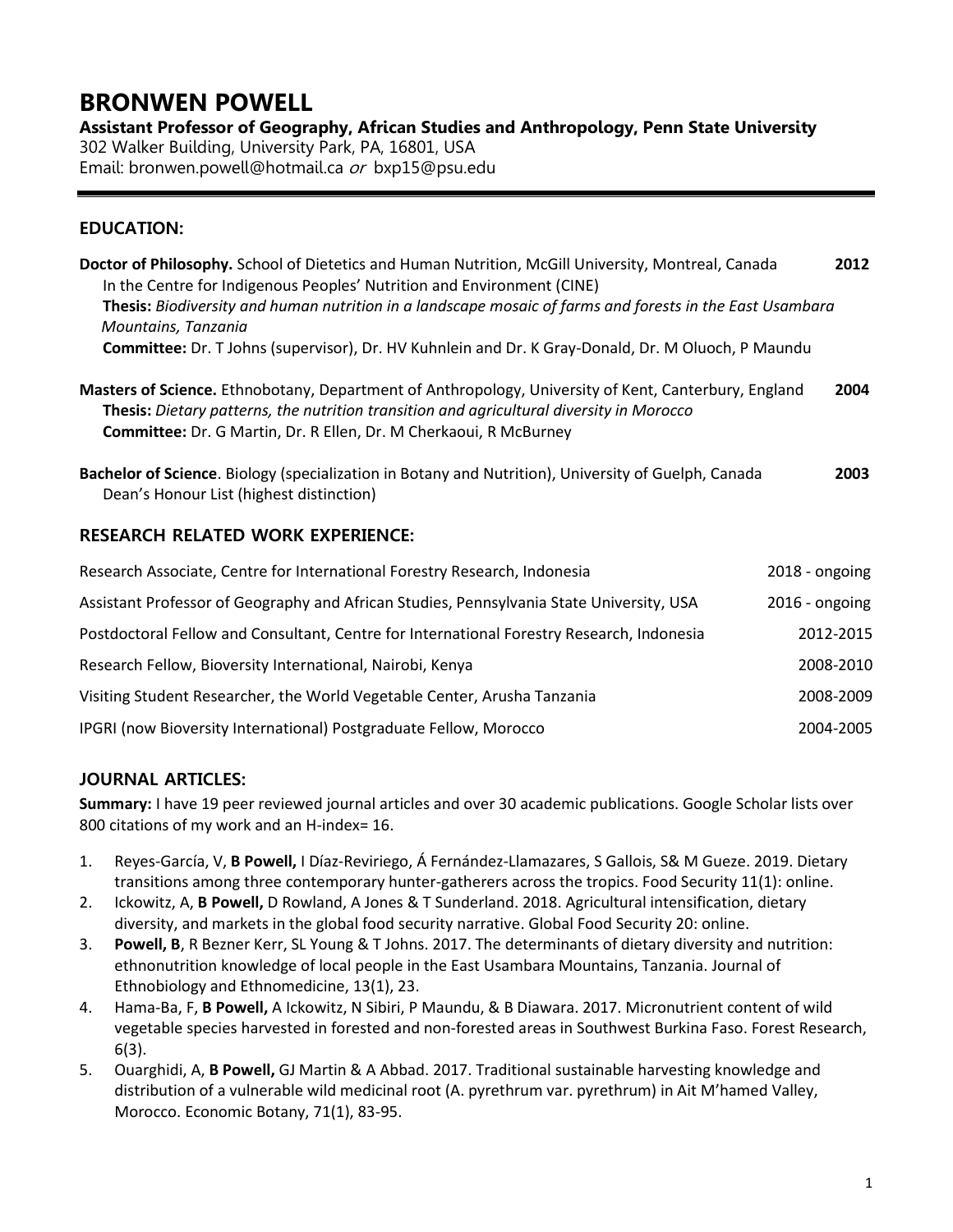- 6. Rowland, D, A Ickowitz, **B Powell**, R Nasi and T Sunderland. 2016. Contributions of forest foods to meeting recommendations for dietary intakes: A multi-country case study analysis. Environmental Conservation, 44 (2), 102-114.
- 7. Ickowitz, A, D Rowland, **B Powell**, MA Salim and T Sunderland. 2016. The effect of tree cover on child nutrition in Indonesia: Examining the relationship between tree cover and consumption of micronutrientrich foods. PLOS One, 11(5), e0154139.
- 8. **Powell, B**, S Haraksingh Thilsted, A Ickowizt, C Termote, T Sunderland and A Herforth. 2015. Improving diets with wild and cultivated biodiversity from across the landscape. Food Security 7(3): 535-554.
- 9. Rowland, D, RR Blackie, **B Powell**, H Djoudi, E Vergles, B Vinceti and A. Ickowitz. 2015. The role of dry forests in food security: A review. International Forestry Review 17(S2):45-53.
- 10. **Powell, B**, A Ouarghidi, T Johns, M Ibn Tattou and P Eyzaguirre 2014. Wild leafy vegetable use and knowledge across multiple sites in Morocco: a case study for transmission of local knowledge? Journal of Ethnobiology and Ethnomedicine, 10: 34.
- 11. Ickowitz, A, **B Powell**, MA Salim, and T Sunderland. 2014. Dietary quality and tree cover in Africa. Global Environmental Change, 24:287-294.
- 12. Vinceti, B, A Ickowitz, **B Powell**, K Kehlenbeck, C Termote, B Cogill and D Hunter. 2013. The contributions of forest foods to sustainable diets. Unasylva 241: 64.
- 13. **Powell, B**, P Maundu, HV Kuhnlein and T Johns. 2013. Wild Foods from farm and forest in the East Usambara Mountains, Tanzania. Ecology of Food and Nutrition. Ecology of Food and Nutrition, 52:6, 451-478.
- 14. Ouarghidi, A, GJ Martin, **B Powell**, G Esser, A Abbad. 2013. Botanical identification of medicinal roots collected and traded in Morocco and comparison to the existing literature. Journal of Ethnobiology and Ethnomedicine, 9:59.
- 15. Johns, T, **B Powell**, P Maundu, P Eyzaguirre. 2013. Agricultural biodiversity as a link between traditional food systems and contemporary development, social integrity and ecological health. Journal of the Science of Food and Agriculture, 93(14):3433-42.
- 16. Ouarghidi, A, **B Powell**, G Martin and A Abbad. 2012. Species substitution in medicinal roots and possible implications for toxicity of herbal remedies in Morocco. Economic Botany, 66(4): 370-382.
- 17. Arnold, M, **B Powell**, P Shanley, and T Sunderland. 2011. Human health, food security and forests (Editorial for a Special Issue). International Forestry Review 13(3): 259-264.
- 18. **Powell, B,** J Hall, H and T Johns. 2011. Effects of forest cover and use on dietary intake in the East Usambara Mountains, Tanzania. International Forestry Review 13(3):305-317.
- 19. Wan, M, CJP Colfer and **B Powell.** 2011. Forests, women and health: opportunities and challenges for conservation. International Forestry Review, 13(3):360-387.

# **PUBLICATIONS IN PREPARATION:**

- Rasmussen et al. (**B Powell**, 7th co-author of 12) (submitted) Forest pattern, not just amount, influences dietary quality in five African countries (to Nature Sustainability, Nov 2018)
- Tata, CY, A Ickowitz, **B Powell**, and EK Colecraft. (submitted) Comparative assessment of diet and anemia prevalence among women living near and far from forests in Southwest Cameroon. (to PLoS One, Sept 2018)
- **Powell, B**, MA Wolde, H Kassa, A Ickowitz. (in preparation). The political ecology of changing Indigenous food systems (to be submitted to Human Ecology, Dec 2018)
- **Powell, B**, A Ickowitz, H Some, M Zida (in preparation) Traditional land-uses and their importance for nutritionsensitive food systems in a semi-arid, mixed forest and farm landscape in Burkina Faso.
- **Powell, B**, F Hama-Ba, A Ickowitz. (in preparation). Foodsheds, dietary choice and access to fruits, vegetables and wild foods (to be submitted to Food Security)
- **Powell, B**, ZA Goldberg, MM Lombardi, Y Hong. (in preparation). Review of Cultural Preferences for Slimy and Bitter Vegetables among East African Ethnic Groups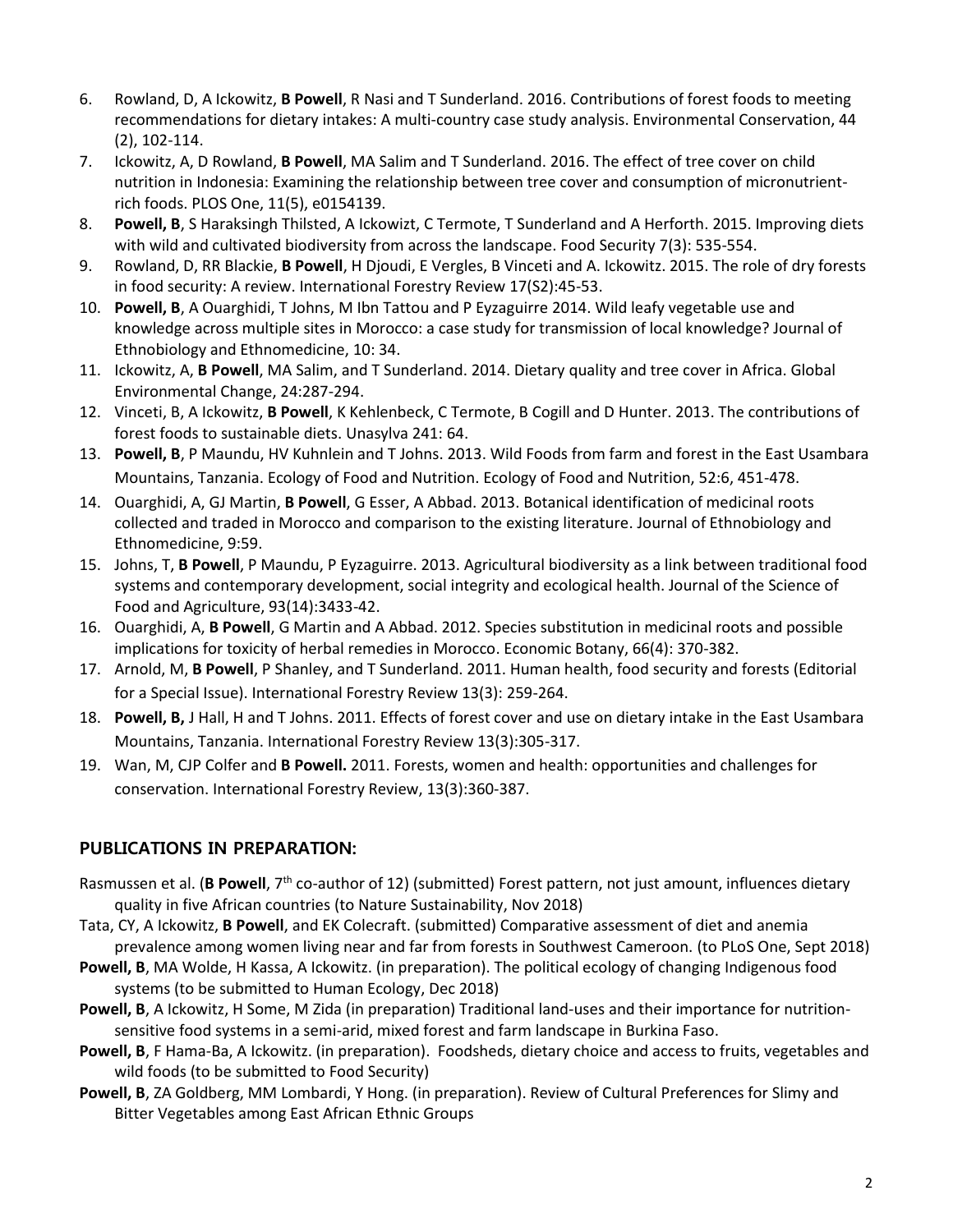# **BOOK CHAPTERS:**

- 20. Herforth, A, T Johns, HM Creed-Kanashiro, AD Jones, CK Khoury, T Lang, P Maundu, **B Powell**, V Reyes-García. (in press for late 2018/ early 2019). Feeding the World: Diversity mhatters for food and health: More of the same will result in more of the same, In: Agrobiodiversity in the 21st Century: Foundations and Integration for Sustainability, ( Eds) K Zimmerer and S de Haan, Ernst Strüngmann Forum, Frankfurt.
- 21. Kennedy, G, K Baye, B Powell and A Bailey. 2018. Connecting diverse diets with production systems: measures and approaches for improved food and nutrition security. In: Encyclopedia of Food Security and Sustainability, (Eds) P Ferranti, E Berry and JR Anderson, Elsevier Science.
- 22. Hansen, L, J Innes, **B Powell**, J Bulkan, S Gergel and I Eddy. 2016. Historical drivers of landscape and dietary change in an agricultural frontier Bosawas Biosphere Reserve, Siuna, Nicaragua. In: Deakin, E. L., Kshatriya, M., & Sunderland, T. C. H. (eds). *Agrarian change in tropical landscapes*. Center for International Forestry Research (CIFOR), Bogor, Indonesia.
- 23. **Powell, B**, J Watts, A Boucard, Z Urech, L Feintrenie, E Lyimo, S Asaha and J Sunderland-Groves. 2010. The role of Wild Species in Local Governance of tropical forested landscapes, Chapter 7. In: Collaborative Governance of Tropical Landscapes by Carol Colfer and JL Pfund (eds.), Earthscan, London.

# **EXPERT and BACKGROUND PAPERS, REPORTS and OTHER NON-PEER REVIEWED:**

- 24. HLPE. 2017. Sustainable forestry for food security and nutrition, High Level Panel of Experts Report to the Committee on World Food Security of the UN. Rome, Italy.
- 25. Jamnadass, R, S McMullin, M Iiyama, IK Dawson, **B Powell**, C Termote, A Ickowitz, K Kehlenbeck, B Vinceti, N van Vliet, G Keding, B Stadlmayr, P Van Damme, S Carsan, T Sunderland, M Njenga, A Gyau, P Cerutti, J Schure, C Kouame, B Obiri, D Ofori, B Agarwal, H Neufeldt, A Degrande and A Serban. 2015. Understanding the roles of forests and tree-based systems in food provision. In: B Vira, C Wildburger & S Mansourian (eds.), Forests, Trees and Landscapes for Food Security and Nutrition. A Global Assessment Report. IUFRO World Series Volume 33. p. 25-50.
- 26. Parrotta, JA, J Dey de Pryck, B Obiri, C Padoch, **B Powell**, C Sandbrook, B Agarwal, A Ickowitz, K Jeary, A Serban, T Sunderland and T Nam Tu. 2015. The historical, environmental and socio-economic context of forests and tree-based systems for food security and nutrition. In: B Vira, C Wildburger & S Mansourian (eds.), Forests, Trees and Landscapes for Food Security and Nutrition. A Global Assessment Report. IUFRO World Series Volume 33. p. 51-86.
- 27. Sunderland, T, F Baudron, A Ickowitz, C Padoch, M Ros-Tonen, C Sandbrook, B Vira, J Chambers, E Deakin, S Foli, K Jeary,, JA Parrotta, **B Powell**, J Reed, S Ogalleh, H Neufeldt and A Serban. 2015. Response Options Across the Landscape. In: Bhaskar Vira, Christoph Wildburger & Stephanie Mansourian (eds.), Forests, Trees and Landscapes for Food Security and Nutrition. A Global Assessment Report. IUFRO World Series Volume 33. p. 113-128.
- 28. Neufeldt, H, P Pacheco, H Ojha, S Ogalleh, J Donovan, L Fuchs, D Kleinschmit, P Kristjanson, G Kowero, V Oeba and **B Powell**. 2015. Public Sector, Private Sector and Socio-Cultural Response Options. In: Bhaskar Vira, Christoph Wildburger & Stephanie Mansourian (eds.), Forests, Trees and Landscapes for Food Security and Nutrition. A Global Assessment Report. IUFRO World Series Volume 33. p. 129-152.
- 29. **Powell, B**, A Ickowitz, S McMullin, R Jamnadass, C Padoch, M Pinedo-Vasquez, T Sunderland. 2013. The role of forests, trees and wild biodiversity for improved nutrition-sensitivity of food and agriculture systems. Expert background paper for the International Conference on Nutrition 2, FAO, Rome, Italy.
- 30. Vinceti, B, A Ickowitz, **B Powell**, K Kehlenbeck, C Termote, B Cogill, D Hunter. 2013. The Contribution of Forests and Trees to Sustainable Diets. Background paper, FAO Forests for Food Security and Nutrition, May 13-15<sup>th</sup> 2013, FAO, Rome, Italy.
- 31. FAO 2013. Forests, food security and gender: linkages, disparities, priorities for action. Background paper, FAO Forests for Food Security and Nutrition, May 13-15, 2013, FAO, Rome, Italy.
- 32. Sunderland, T, B **Powell, B**, A Ickowitz, S Foli, M Pinedo-Vasquez, R Nasi and C Padoch. 2013 Food security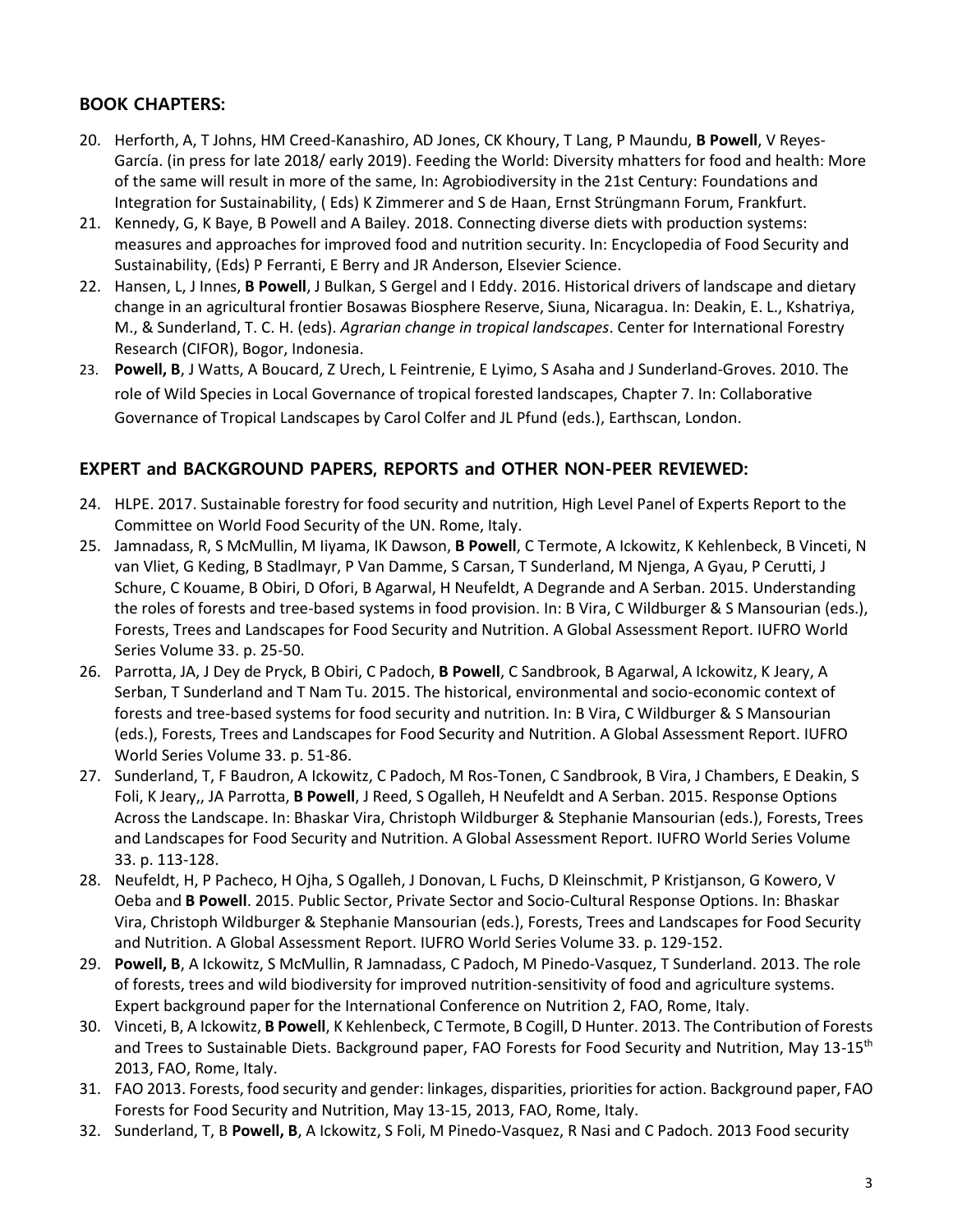and nutrition: The role of forests. Discussion Paper. CIFOR, Bogor, Indonesia.

- 33. **Powell, B**. 2012. Mlo na Lishe Bora kwa Milima ya Usambara Mashariki. Info Brief (in Swahili) returned to Government Officials and communities in the East Usambara Mountains, November 2012.
- 34. **Powell, B**. 2012. Lishe bora na mazingira katika Milima ya Usambara Mashariki. Info Brief (in Swahili) returned to Government Officials and communities in the East Usambara Mountains, November 2012.
- 35. Rantala, S, E Lyimo, **B Powell**, A Kitalyi and H Vihemäki. 2011. Challenges and opportunities for collaborative landscape governance in the East Usambara Mountains, Tanzania. ICRAF & CIFOR Working Paper, Nairobi & Bogor.

# **SELECT PRESENTATIONS:**

- **Powell, B**. 2018. Agricultural Intensification and Landscape Change and Diet Quality. Invited talk at University of Denver, Department of Geography Oct 18th, 2018.
- **Powell, B**. 2018. Associations between dietary quality, biodiversity and landscape structure in the Eastern Arc Mountains, 55th meeting of the Association of Tropical Biology and Conservation, Kuching, Malaysia, July 3, 2018.
- **Powell, B.** 2017. Ensuring Diet Quality and Nutrition in the Face of Agricultural Intensification and Landscape Change Across Africa. Invited talk at Exploring African Agricultural Futures, Minneapolis, Minnesota, November 10, 2017.
- **Powell, B.** 2017. Traditional African Vegetable Use and Ethnic Identity, The Pennsylvania Agricultural College (PAC) Herbarium Workshops, November 2, 2017.
- Ickowitz, A, **B Powell**. 2017. Contributions of Forests to Diets: Emerging Evidence, United States Agency for International Development (USAID) Research Symposium, Washington, D.C., October 4, 2017.
- **Powell, B.** 2017. The Evolving Global Nutrition Situation: Why Forests and Trees Matter. Oral Presentation to the United Nations Form on Forests, May 1-5, 2015, UNHQ, NCY, USA
- **Powell, B.** 2017. Discussant: The Broader Impacts of our Research. Panel organized by SWIG (Supporting Women in Geography), American Association of Geographers, , April 5-9, 2017, Boston, USA.
- **Powell, B**, M Admasu Wolde, N Kerkero. 2017. The fragile traditional Gumuz food system: environmental policy and adaptation in a marginalized Ethiopian ethnic group. Oral Presentation at the annual meeting of the American Association of Geographers, April 5-9, 2017, Boston, USA.
- Ouarghidi, A and **B Powell**. 2017. One-day Workshop on Indigenous Knowledge. In partnership with the ICIK and Office of International Programs, College of Agricultural Sciences, Penn State University, Feb 25th, 2017
- Ouarghidi, A and **B Powell.** 2017. Studying African Indigenous Knowledge for Improved Health and Biodiversity Conservation. Invited talk for ICIK Seminar, Feb 15th, 2017.
- **Powell, B**, J Igoe and D L. Hodgson, S Moiko, A Ouarghidi, M Admasu Wolde and N Kerkero Kumssa. 2016. Indigeneity in Africa: Securing Food Security for Marginalized Ethnic Groups? Invited talk for African Studies Open Seminar Series, Aug 31, 2016.
- **Powell, B**. 2016. Ethnoecology of traditional Dagara land-uses (or land-use types), land use classification and importance for food security and nutrition. Oral presentation at the International Society or Ethnobiology meeting in Kampala, Uganda, Aug 1-7th 2016.
- **Powell, B** and T Johns. 2015. Associations between dietary quality and biodiversity are dependent on indicators used. Poster presentation at the 2nd International Conference on Global Food Security, 11-14 October 2015, Ithaca, New York, USA
- **Powell, B.** 2014. Discussant in "Healthy People, Resilient Systems." IFPRI 2020 conference on Building Resilience for Food and Nutrition Security, May 15-17, 2014, Addis Ababa, Ethiopia. https://www.youtube.com/watch?v=N7hLevduAPc
- **Powell, B**, A Ickowitz, R Jamnadass, S McMullin, R Nasi, C Padoch, M Pinedo-Vasquez, and T Sunderland. 2014. The role of Trees, Agroforests, and Forests in Nutrition-sensitive Food and Agriculture systems. Poster presentation at World Congress on Agroforestry, Feb 10-14th, 2014.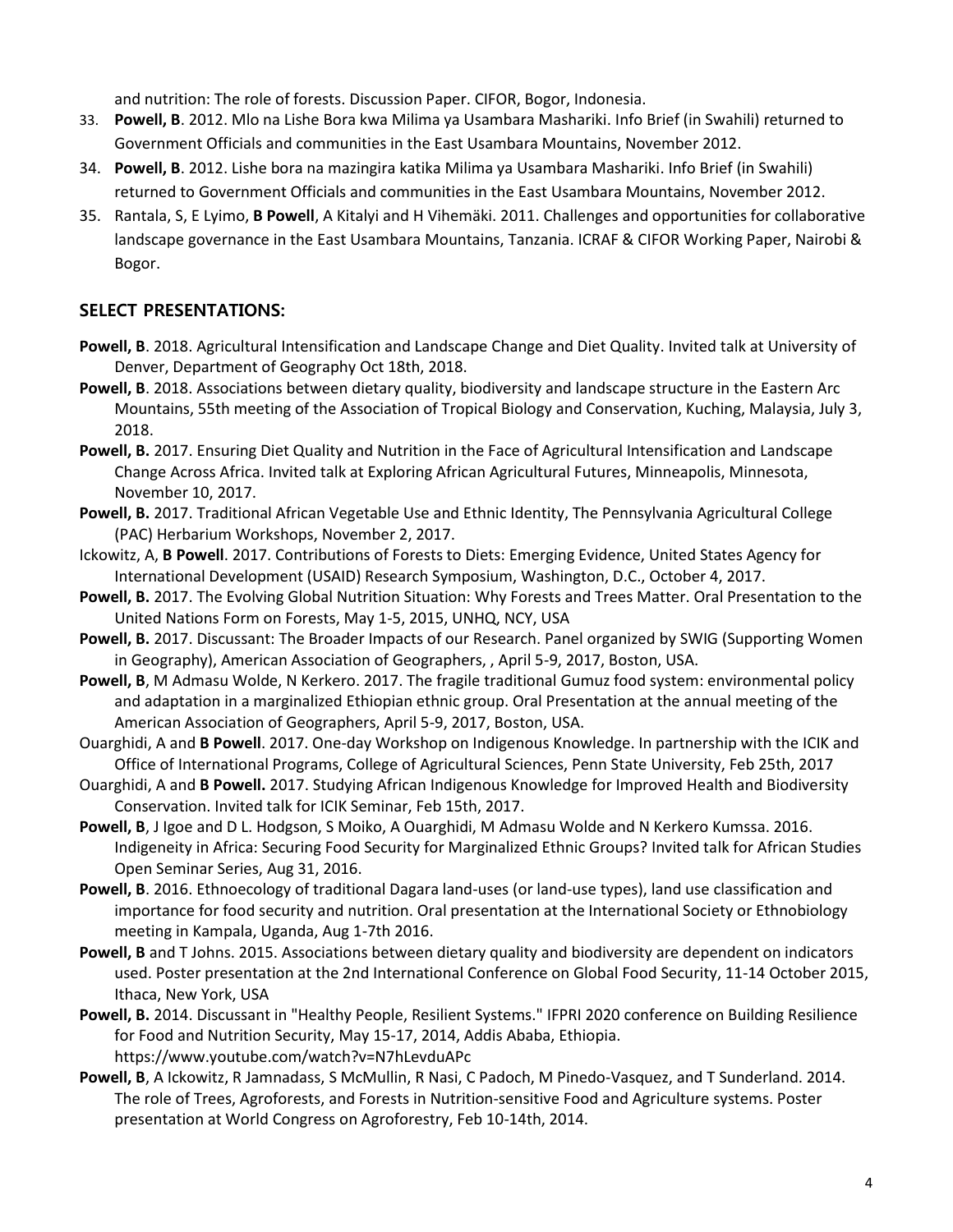- **Powell, B**, A Ickowitz, R Jamnadass, S McMullin, R Nasi, C Padoch, M Pinedo-Vasquez, and T Sunderland. 2013. The role of Trees, Agroforests, and Forests in Nutrition-sensitive Food and Agriculture systems. Poster presentation at 20th meeting of the International Congress of Nutrition, Sept 15-20th, 2013, Granada, Spain.
- **Powell, B**, R Bezner-Kerr, S Young and T Johns. 2013. The importance of biodiversity for dietary diversity and nutrition: perspectives of small-scale farmers in rural Tanzania. Oral presentation at the AFHVS / ASFS 2013 Conference: Toward Sustainable Foodscapes and Landscapes. June 19 to 23, 2013. Michigan State University, East Lansing, MI, USA.
- **Powell, B**. 2013. Healthy Food Environments: the importance of forests and trees? Talk at the FAO Forests and Food Security and Nutrition Meeting, May 13-15th 2013.
- **Powell, B**, HV Kuhnlein, T Johns. 2012. The impact of road access on the traditional food system in the East Usambara Mountains. Oral presentation at the International Congress of Ethnobiology, May 20-25th, 2012, Montpellier, France.
- **Powell, B**, A Herforth, T Johns, M Oluoch. 2012. Traditional vegetables and nutrition in the East Usambara Mountains, Tanzania. Poster presentation at the International Congress of Ethnobiology, May 20-25th, 2012, Montpellier, France.
- **Powell, B**. 2011. Emic and Etic perceptions of Dietary Diversity: A convergence of scientific and rural Tanzanian perspectives on nutrition? Paper accepted for presented at the American Anthropological Association 2011 Meeting, Montreal, Nov 16-20th, 2011.
- **Powell, B**, P Maundu, M Oluoch and T Johns. 2010. Relative Contribution of Agricultural and Forest Biodiversity to Diets of Smallholder farmers in the East Usambara Mountains, Tanzania. Oral presentation at the International Congress of Ethnobiology, May 9th-14th, 2010, Tofino, BC, Canada.
- **Powell, B**, A Ouarghidi and PB Eyzaguirre. 2007. Geographic Distribution of Knowledge and Use of Wild Leafy Greens in Northern Morocco. Poster Presentation for the 48th Annual Meeting of The Society for Economic Botany, Chicago, Illinois, June 4-7 2007.
- **Powell, B**. 2006. Cultural Concepts and Classification of Food help explain Dietary Patterns in Morocco. Oral presentation at the 29th Annual Conference of the Society of Ethnobiology, Pennsylvania State University, USA.

# **GRANTS and AWARDS:**

2018-2020, Human Health and the Environment Seed Grants, Pennsylvania State University. **Powell, B**. (**Principal Investigator**), Taylor, A. H. (Co-Principal Investigator), Bliege Bird, R. (Co-Principal Investigator), Cattadori, I. (Co-Principal Investigator). "Complex Social-Ecological Systems and Nutrition in African Dry Forests: Interactions Between Fire, Landscape, Climate, Vector-Borne Disease and Diet Quality", \$49,979

2019, Center for Human Ecology and the College of Agriculture International Programs office, Pennsylvania State University. Ouarghidi, A (Principal Investigator), **Powell, B**. (**Co-PI**), "The impact of irrigation technology change in the social-ecological systems of the Amazigh", \$4000 USD

2017-2019, SESYNC, NSF managed by University of Maryland, Gergel, S.E. (Principal Investigator), Smithwick, E. A. H. (Co-Principal Investigator at Penn State), **Powell, B.** (**Co-Principal Investigator at Penn State,** sub-award, \$21,541) "Landscape Diversity and Dietary Diversity," approximately \$150,000

2018, USAID, Amy Ickowitz, A (Principal Investigator, CIFOR), Henni Ohee (collaborator, Cenderawasih University) **Powell, B (collaborator)**. "Impact of Landscape Change on Hunting practices, Biodiversity and Diet Quality in Papua, Indonesia", \$25,000

2017-2018, Wilson Research Initiation Grant, The College of Earth and Mineral Sciences, Penn State. **Powell, B**. (**Principal Investigator**). "Foodsheds of Healthy Traditional Foods in Morocco: Agrobiodiversity and Landscape Diversity for Improved Diet Quality," \$10,000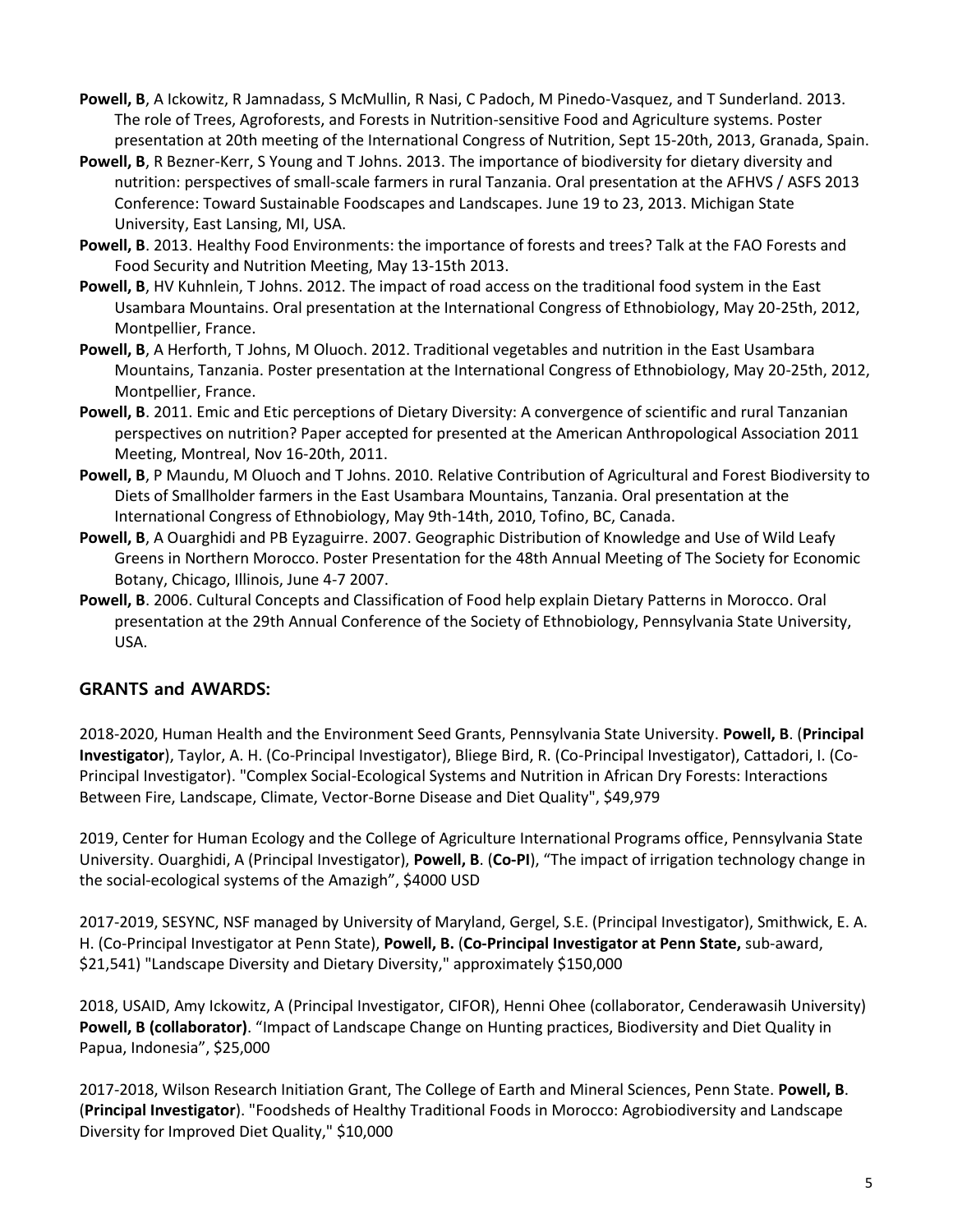2016-2018, Drivers of Food Choice, from Gates Foundation and DfID. Amy Ickowitz, A (Principal Investigator at CIFOR), **Powell, B** (**Principal Investigator at Penn State**, sub-award \$17,518), multiple other local and international partners, "From Growing Food to Growing Cash: Understanding the Drivers of Food Choice in the Context of Rapid Agrarian Change in Indonesia", \$300,000

2017, African Studies Program Research Grants, College of Liberal Arts, Penn State. **Powell, B.** (**Principal Investigator**), "Decolonizing African Nutrition Knowledge," \$2,000

2013-2015, Austrian Development Agency, Padoch, C. (Principal Investigator), Sunderland, T. (Co-Principal Investigator), **Powell, B.** (**Post Doctoral Scholar**), multiple other local and international partners, "Nutritional and Ecological Benefits of Forest and Tree Cover on Vegetable Collection, Production and Consumption in Semi-Arid Areas: A Comparative Study in Ethiopia and Burkina Faso", \$961,000

2013-2015, Department for International Development, United Kingdom (as part of a larger award), Ickowitz, A. (Principal Investigator), **Powell, B.** (**Post Doctoral Scholar**), "Nutrition and Trees in Sub-Saharan Africa: A Regional Comparative Study," \$551,000

2013-2015, Department for International Development, United Kingdom (as part of a larger award), Sunderland, T. (Principal Investigator), Gergel, S. (Co-Principal Investigator), Baudron, F. (Co-Principal Investigator), Deakin, E. (Post Doctoral Scholar), **Powell, B.** (**Post Doctoral Scholar**), "The New Agrarian Change? Exploring the Dynamic Interplay Between Food Security, Commodity Production, and Land-Use in Tropical Forest Landscapes," \$951,000

2010, Graduate Research Enhancement and Travel Award, McGill University, **Powell, B.** (**Graduate Student**). Travel award \$1,150

2010, International Union of Nutrition Sciences Travel Award, Agricultural Institute of Canada Foundation, **Powell, B.** (**Graduate Student**). Travel award \$1,360

2009, Swiss Agency for Development and Cooperation, Foreign Governments and International Agencies. Led by CIFOR and ICRAF, **Powell, B.** (**Graduate Student**, sub-grant \$2,500), "The Landscape Mosaics Project"

2008-2009, International Development Research Center (IDRC), **Powell, B.** (**Graduate Student / Principal Investigator**). ""How does traditional knowledge mediate the relationship between biodiversity use and human nutrition", \$20,000

2004, Colyer-Fergusson Research Trust, Graduate Student Research Award, **Powell, B.** (**Graduate Student**), "Dietary patterns, the nutrition transition and agricultural diversity in Morocco", \$1,500

2004, Global Diversity Foundation, **Powell, B.** (**Graduate Student**), "Dietary patterns, the nutrition transition and agricultural diversity in Morocco", \$1,500

2004, Graduate Student Research Funding Award, Department of Anthropology, University of Kent at Canterbury, **Powell, B.** (**Graduate Student**)., "Dietary patterns, the nutrition transition and agricultural diversity in Morocco", \$500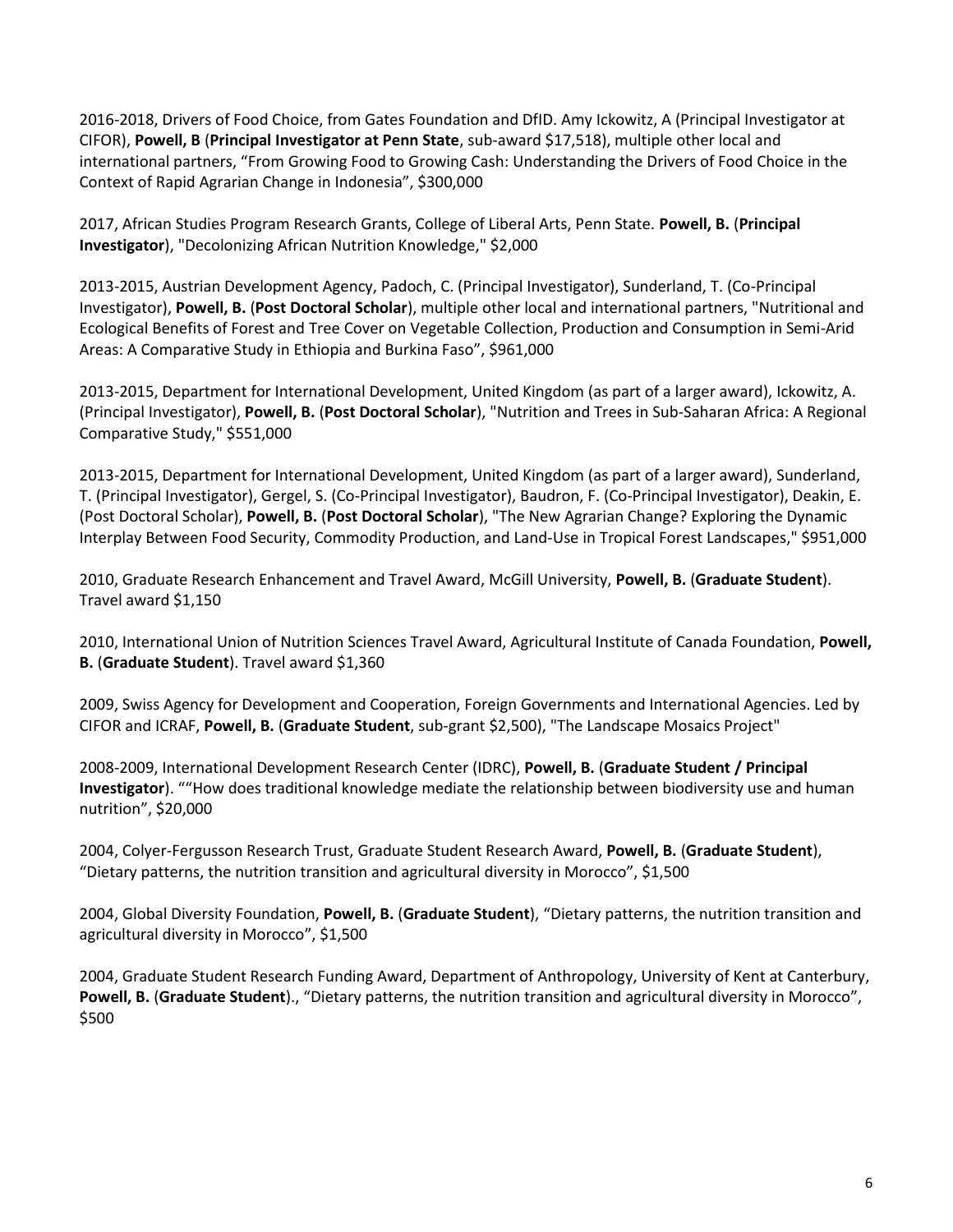### **TEACHING EXPERIENCE:**

#### **Pennsylvania State University Jan 2016 - ongoing**

- Courses: *African Environments (AFR 105)*, *Human Use of the Environment (GEOG 430)*, *Environment, Society and Sustainability (GEOG 230)*
- Undergraduate Research Internships: between 2017 and 2018 a total of 8 undergraduate students worked on research projects with me or my grad student
- Graduate Student Supervision:
	- o **Zach Goldberg**, MSc Supervisor, Geography Department, 2017 ongoing
	- o **Eva Bonta**, Undergraduate Research project (2016-2018)
- Graduate Committees:
	- o **Marie-Louise Ryan,** Geography Department. PhD Thesis Committee member, 2018 ongoing
	- o **Tara Mazurczyk**, Geography Department. PhD Candidacy Exam member, 2018
	- o **Elham Nasr**, Geography Department. PhD Candidacy Exam member, 2018
	- o **Meg Boyle**, Geography Department. PhD Thesis Committee member, 2016 ongoing
	- o **Sara Cavallo**, Geography Department. PhD Thesis Committee member, 2017 ongoing
	- o **Chanda Burrage**, Geography Department. PhD Thesis Committee member, 2017 2019
	- o **Ashlee Adams**, Geography Department. MSc. Thesis Committee member, 2015 2016
- Workshops: Gender and Nutrition (presentation at Gender Research and Integration Training for the CGIAR), Indigenous Knowledge Workshop

#### **CIFOR 2012-2015**

- **Caleb Tata Yengo**, MSc. Human Nutrition, University of Ghana (2015-2017)
- **Hansen, Lisa.** MPhil. Forestry Department, University of British Colombia. Committee member (supervisor Dr. J. Innes). Land use change, deforestation and food security in RAAN, Nicaragua (2012-2015)

#### **McGill University, Montreal, Canada 2005-2008**

- **Student Co-Supervision: Chiang, Shieh-Ing Terry**. Applied MSc, School of Dietetics and Human Nutrition, McGill University. (Co-supervision under Dr. Johns). Seasonal change in diet and nutrient intake in the East Usambara Mountains (2011)
- Teaching Assistant:
	- o *Herbs, Food and Phytochemicals (NUTR512), School of Dietetics and Human Nutrition*
	- o *Food Fundamentals Lab (NUTR214 and NUTR217), School of Dietetics and Human Nutrition*
	- o *Nutrition in Developing Countries (NUTR501), School of Dietetics and Human Nutrition*

#### **Canadian Field Studies in Africa, East Africa 2008 & 2009**

- Teaching Assistant: *Natural History of East Africa* and *Health in East Africa*
- Organization of program activities including: lectures, guest speakers, field trips, research projects

### **Let's Talk Science Partnership Programme, McGill University, Canada 2005-2010**

- Science education and outreach volunteer (Mentoring of science fair projects & classroom visits)
- Promotion of the Access Initiative to enhance access to science education to groups with limited access

### **Tutor for the Carol McMullen Program for students with Learning Disabilities, Canada 2002-2003**

• One-on-one tutoring math and science; Monitoring of learning disabilities & successful learning strategies

#### 7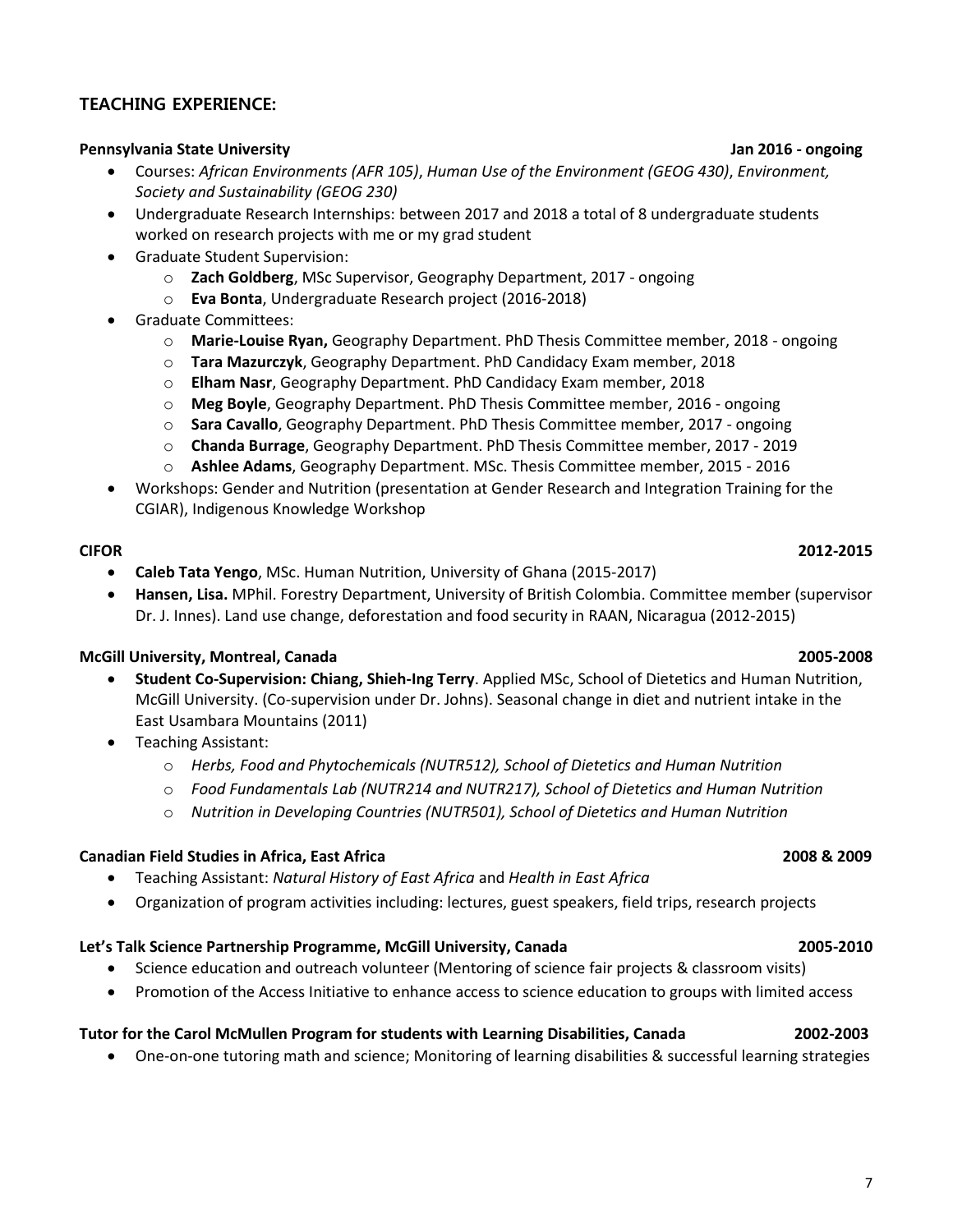# **PROFESSIONAL ACTIVITIES and SERVICE:**

#### **Expert panels and papers:**

- UN Form on Forests, Expert Scientific Panellist on the Contributions of Forests to SDG 2 (May 2017)
- UN Committee on World Food Security (CFS), High Level Panel of Experts on Food Security and Nutrition (HLPE) on "Sustainable Forestry for Food Security and Nutrition" (2015-2017)
- IUFRO Global Forest Expert Panel: Forests and Food Security and Nutrition (2013-2015)
- Expert background paper, International Conference on Nutrition 2, FAO: Powell et al. 2013 (see above)
- Contributed to 2 background papers, FAO meeting on Forests for Food Security and Nutrition, May 2013

#### **Symposia and panels organized:**

- "Indigenous Peoples Food Systems in Transition: How can ideas from Ethnobiology Inform Work on Food Environments", Session at the 2019 Society of Ethnobiology meeting, May 5-11<sup>th</sup>, Vancouver, Canada.
- "Landscapes, Food and Diet Quality" Session organized with Erica Smithwick at the 2019 AAG Meeting, April 3-7<sup>th</sup>, Washington, D.C.
- "Impacts of Tropical Landscape Change on Human Diet and Local Food Systems" Session at the 55th ATBC, July 1-5, 2018, Kuching, Malaysia.
- "Indigeneity in Africa: Securing Control of Natural Resources for Food Security and Well-being of Marginalized Ethnic Groups?" Session at the International Congress of Ethnobiology, Aug 1-7, 2016, Kampala, Uganda.
- "Forest Peoples and Smallholder Forestry: Changing Market Integration, Livelihoods and Contributions of Smallholders to Mitigation and Adaptation". Symposium at the Annual Meeting of the ATBC, June 23-27, 2013, San José, Costa Rica.
- "Nutrition-sensitive Landscapes". Side Event at the FAO Forests and Food Security and Nutrition Meeting, May  $13-15$ <sup>th</sup> 2013, Rome, Italy.
- "Human Health, Food Security and Forests". Panel Session for the International meeting of the Association for Tropical Biology and Conservation**,** July 19-23, 2010, Bali, Indonesia.
- "Merging Nutrition and Ethnobotanical Approaches for Improved Human and Ecosystem Health". Symposium at the International Congress of Ethnobiology, May 9<sup>th</sup>-14<sup>th</sup>, 2010, Tofino, BC, Canada.

**Peer review of papers (journals in alphabetical order, over 20 different journals):** *Agriculture and Human Values, Current Opinion in Environmental Sustainability, Ecology of Food and Nutrition, Ecology and Society, Economic Botany, Environment Development and Sustainability, Environmental Conservation, Environmental Management, Environment and Planning E: Nature and Space, Food Security, Forest Policy and Economics, Forests Trees and Livelihoods, Global Environmental Change, Health and Place, International Forestry Review, Journal of Nutrition, Journal of Rural and Community Development, PLoS One, Public Health Nutrition, World Development, and*  various book chapters

### **Peer review of Funding and UN Reports**:

- Vienna Science and Technology Fund (2017, turned down)
- Reviewer for *The State of the World's Biodiversity for Food and Agriculture*, FAO, Rome (2016)
- Agropolis (2016, turned down due to conflict of interest)
- National Science Foundation, EPSCoR, Ad hoc reviewer (2016)
- Ecosystem Services for Poverty Alleviation (ESPA) funded by DfID, NERC & ESRC (2014)
- Peer-review of CGIAR research programs (2013-2015)